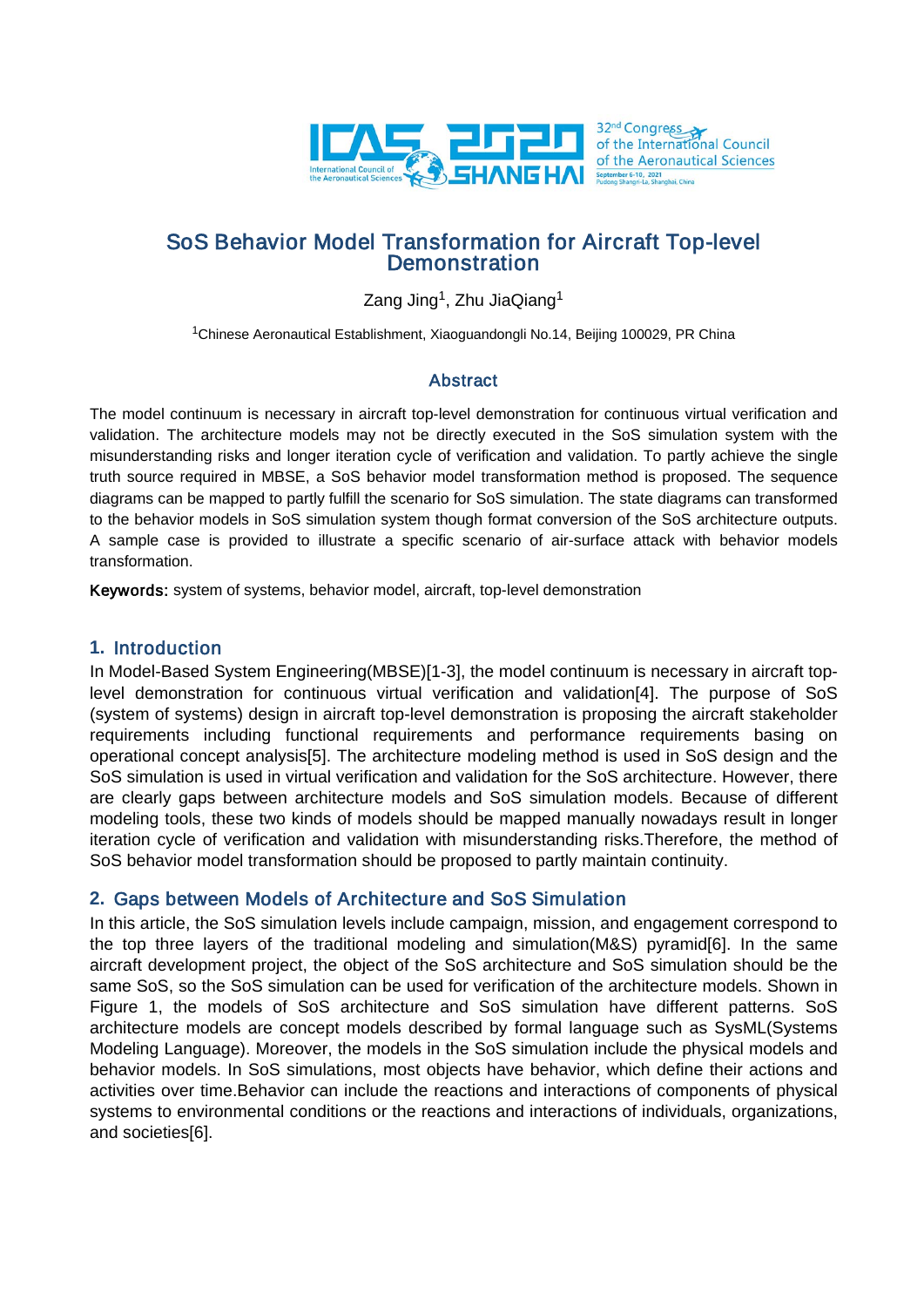The following issues need to be noticed in aircraft top-level demonstration:

a) Because the physical properties of systems are not focused on in typical architecture modelling, the physical models in SoS simulation can not be mapped from the SoS architectureeffectively. The physical models can be achieved basing on cross-domain integration of legacy models[4] and the aircraft conceptual scheme(physical)[7] which may not be completed in top-level demonstration.

b) Verification of all SoS architecture models through SoS simulation is not feasible or necessary. Logical verification is adequate for quite a number of architecture models.

c) The formal SoS architecture models are completed following an architecture framework such as DoDAF(Department of Defense Architecture Framework), MODAF(British Ministry of Defence Architecture Framework), or UAF(Unified Architecture Framework) for different specialist areas. On the other hand, the models of SoS simulation are personalized because of different software vendors.

d) The description of organizations is existed in most SoS simulation software while the operation of SoS simulation needs to be implemented through specific systems. Therefore, models of SoS simulation may have finer granularity than typical SoS architecture models. The SoS architecture models can be abstract and macroscopic without detailed physical properties.

Overall, the SoS architecture models may not be directly executed in the SoS simulation system with the misunderstanding risks and longer iteration cycle of verification and validation. To partly achieve the single truth source required in MBSE, the behavior models of SoS architecture need to be transformed for being executed in SoS simulation system. The behavior model transformation can be realized by three steps such as manual modeling, directly drive, and smooth transformation[4]. The manual modeling method which can be regarded as the discontinuous modeling has a lot of shortages. Regarded as the low-level continuous modeling, the entities in the simulation system are directly driven by the architecture models instead of the behavior models in the same range. Based on the interface definition, the directly drive method which is still developing can support different software. To achieve the smooth transformation as the high-level continuous modeling, the unified meta-model should be defined. However, there are some difficulties caused by the undisclosed meta-models (actual existed) of the behavior models from most simulation systems. Therefore, a SoS behavior model transformation method is proposed in this article for aircraft top-level demonstration.



Figure 1 –Different model patterns of SoS architecture and SoS simulation.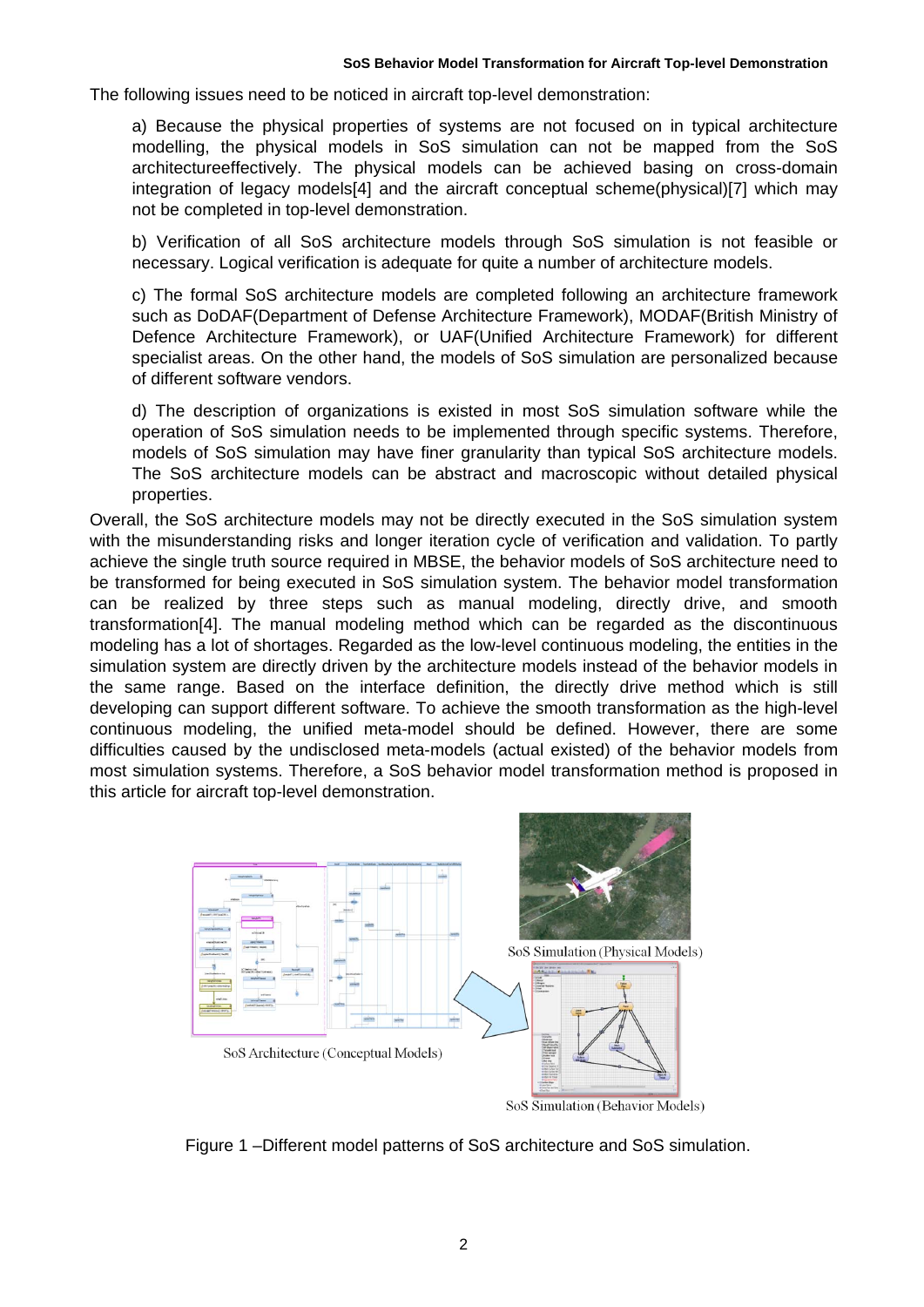### **3.** Model Transformation Method

SoS architecture is modeled from different viewpoint while the SoS simulation also includes multiple granularity models. To keep the consistence in model transforming, the architecture models from operational viewpoint can be transformed to the behavior models of coarse-grained aggregation simulation models with simplified physical models frequently used in campaign simulations to achieve the spatiotemporal verification and effectiveness evaluation for performers (Fig. 2). On the other hand, the architecture models from system viewpoint can be transformed to the behavior models of fine-grained simulation entities frequently used in campaign and mission simulations to achieve the spatiotemporal verification and effectiveness evaluation for systems (especially aviation equipment in aircraft top-level demonstration).



Figure 2 –Multi-granularity behavior model transforming.

The SoS architecture is composed of view models with a graphical representation to describe the whole SoS from different viewpoint. Several view models which can describe the dynamic characteristics of SoS will be selected for the exploration of model transformation. The sequence diagrams can be mapped to partly fulfill the scenario for SoS simulation. The state diagrams can transformed to the behavior models in SoS simulation system though format conversion of the SoS architecture outputs (Fig. 3).



Figure 3 –Model mapping from architecture to SoS simulation.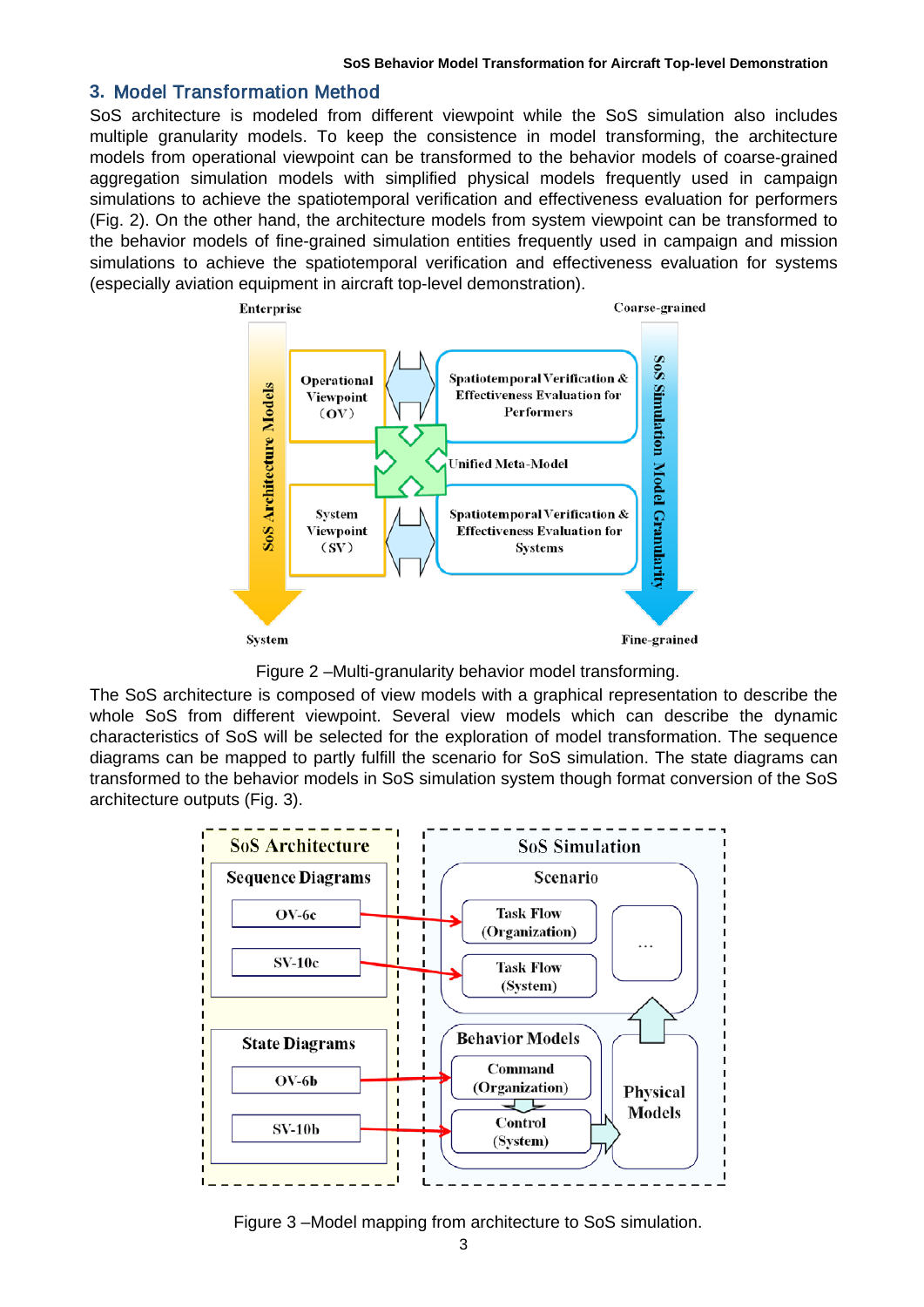### 3.1 Simulation Scenario

Simulation scenario is simulation data of scenario description loaded to simulation system as a script. To achieve the simulation with human not in the loop, modern simulation software provides the partly mission planning capability. The scenario descriptions of different simulation system are not exactly the same, but environment (including natural and non natural environment), forces (including craft, commanders, and even ammunition such as missiles), organizations, and tactics (including task flows) are involved usually in military area (Fig. 4). A complete scenario should follow the W5 principle as Who, When, Where, What, and Why[8]. Who defines the combat units including systems with different functions in SoS as the basic objects in SoS simulation. When and Where describe the space-time motion planning of combat units. What and Why illustrate the goal and reason of the mission.

Obviously, the data requirement of simulation scenario will not be totally covered by SoS architecture. Therefore, the sequence diagrams of SoS architecture are selected to be transformed to parts of the task flows of scenario in this article. Operational/ System Activity Sequences (OV-6c/ SV-10c in DoDAF) view model identifies and describes a sequence of activities using beforeafter relationships within a described architecture[9][10]. OV-6c focuses on the organizational activities while SV-10c pays attention on the activities performed by systems. Therefore, with transformation, OV-6c can be used to generate the command flows of organization level while SV-10c can be used to generate the control flows of system level.

However, the SoS simulation includes not only logical simulation but also the calculation of physical models with existence of contingency. As a result of that, the task process happened in SoS simulation experiment will be hard to be exactly the same with the design in sequence diagrams. The granularities of simulation scenario and SoS architecture are not always the same. Sometimes, the descriptions of the activities of specific systems in SV-10c are not required for simulation scenario. As the scenario maker, a commander does not have to control the activities of each system. To bridge the cap between these models, generating the scenario by standardized description based on the definition of Military Scenario Definition Language (MSDL) or Coalition Battle Management Language(C-BML)[8] may be a feasible method.



Figure 4 –Elements of typical simulation scenario.

### 3.2 Behavior Model Transformation

The tactics in scenario are realized by behavior models of every simulation units. In a typical SoS simulation, each unit can execute the action basing on the confronted condition and pre-set rules. The behavior models can be expressed by state machine which can be mapped from state diagrams of SoS architecture. Just as the state diagrams and sequence diagram in the SoS architecture need to be consistent, the behavior models have to realize the task flows designed in scenario. In SoS simulation systems, a typical behavior model consists of states and conversion rules. Meanwhile, Operational/ System State Transitions (OV-6b/ SV-10b in DoDAF) view model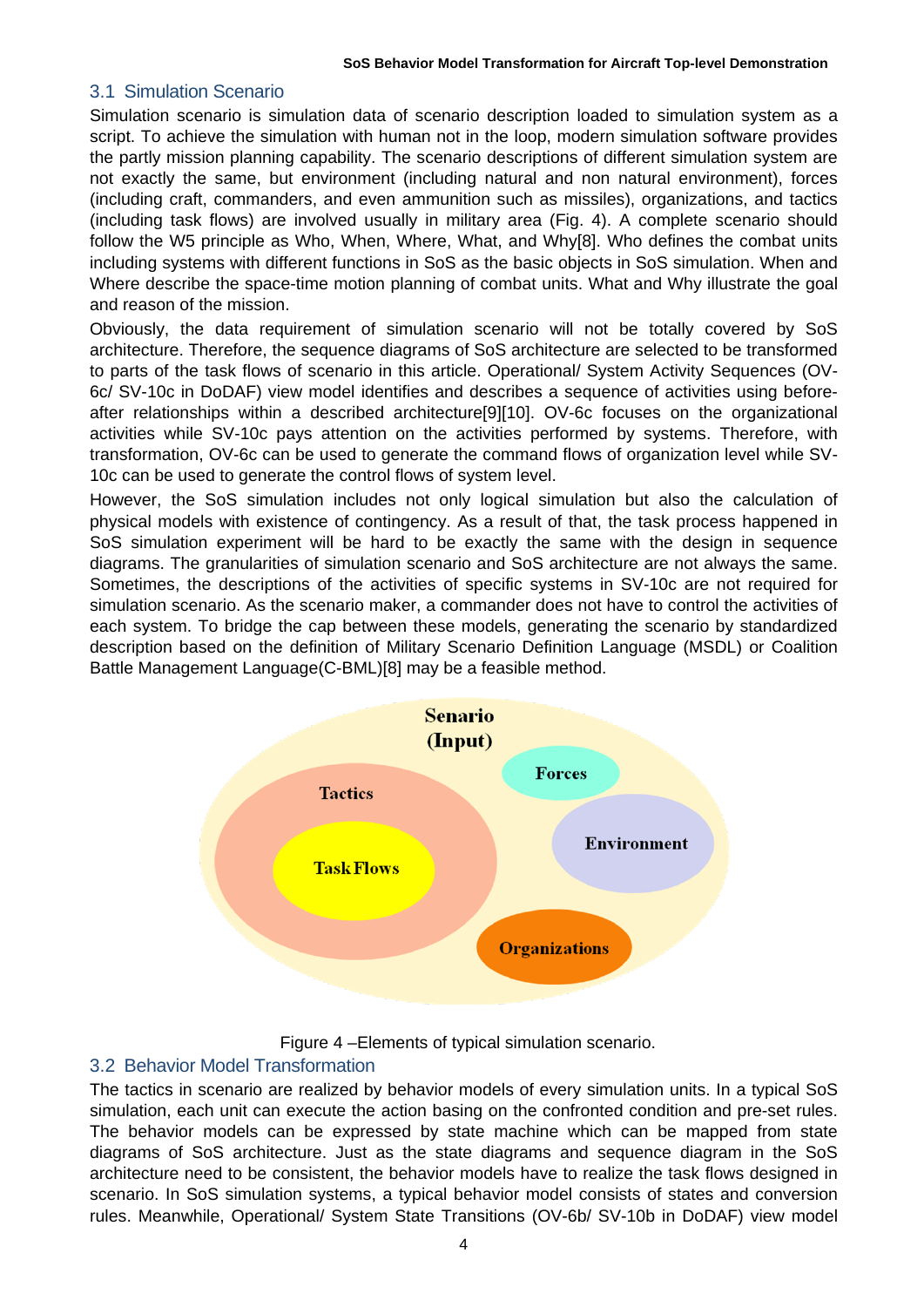#### **SoS Behavior Model Transformation for Aircraft Top-level Demonstration**

focuses on some selected resource whose properties may change in interesting ways within a described architecture. Nowadays, the architecture state machine models can already drive the simulation entities directly [6] through DDS(Data Distribution Service) flexible bus [11][12](Fig. 5).



Figure 5 –State machine model transforming through DDS.

In this article, to take advantage of the logically proven architecture models, basing on the interface definition, the format conversion method is used for transforming the state machine models from SoS architecture such as OV-6b and SV-10b to the state machine models of corresponding organizations/ systems in the SoS simulation system instead of once more behavior modeling (Fig. 6). Furthermore, the developing meta-model definition basing on the aircraft operational ontology [13-16] will realize the smooth transformation.

Without physical properties, the organizational units attach to the other physical entities in the simulation system used in the sample case. However, these organizational units have behaviors as same as the physical systems. Similar to the scenario models transformation, OV-6b will be used for generating the command behavior of organization level while SV-10b will be used for generating the control behavior of system level. The state machines of organization level drive the state machines of system level which drive the physical models of specific systems (Fig. 3).



Figure 6 –Behavior model transforming as state machine.

# **4.** Sample Case

The sample case is provided to illustrate the model transformation for an aircraft SoS simulation through the consistency verification of models. Shown in Figure 7, the scene includes two different unmanned aerial vehicles (UAVs). The goal of the task is to find and destroy a surface ship.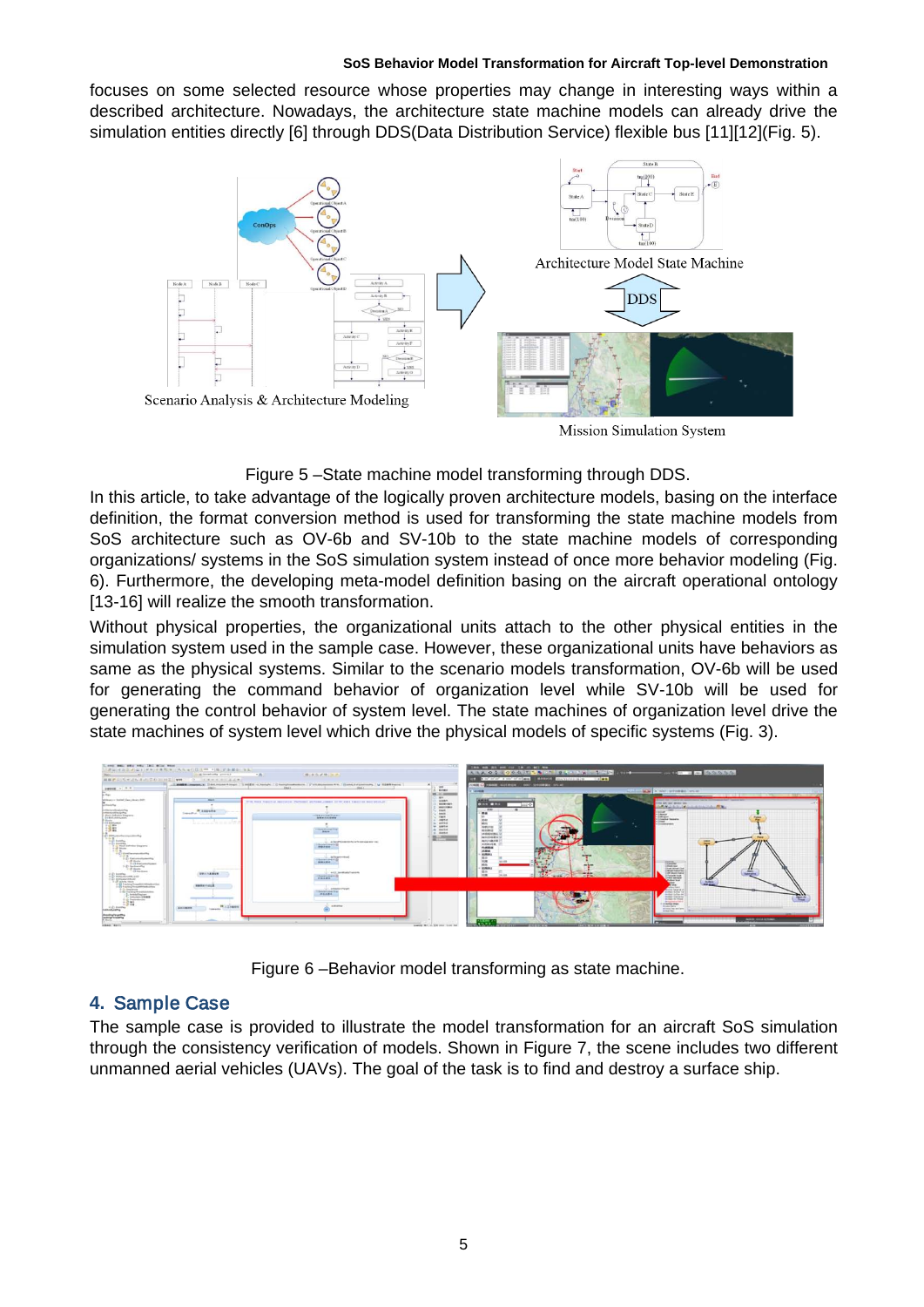| UAV-Reconnaissance            |                                                                                                                                           |  |  |                                         |
|-------------------------------|-------------------------------------------------------------------------------------------------------------------------------------------|--|--|-----------------------------------------|
| $*$<br>$*$ UAV-Attack<br>6003 | $\underbrace{\textcolor{blue}{\textbf{\hat{H}}}\textcolor{blue}{\textbf{-Missile}}\textcolor{blue}{\textbf{N}}\textcolor{blue}{}}_{0195}$ |  |  | Destroyer A<br><b>Contract Contract</b> |
|                               |                                                                                                                                           |  |  |                                         |

Figure 7 –Scene of sample case.

As a simple episode of the mission, the reconnaissance UAV searches the target and sends the target information to attack UAV which is responsible for attacking by missiles. Shown in Figure 8, OV-6c and SV-10c describe the event trace of organization level and system level. Shown in Figure 9 and Figure 10, the behavior models of organization level and system level are achieved to realize the corresponding task flows.



Figure 8 –Event trace description.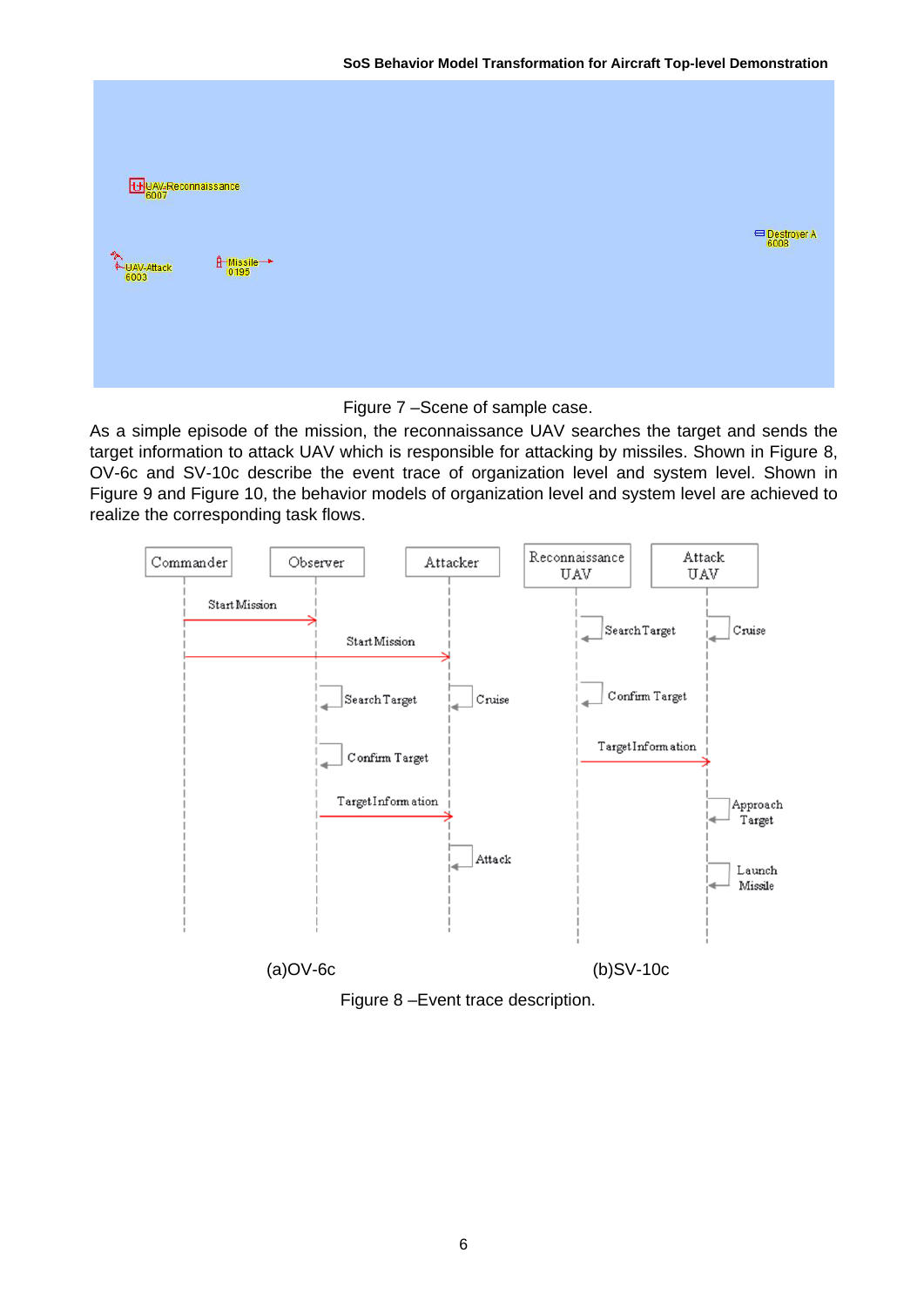

(a)OV-6b of Observer (b)State machine of reconnaissance UAV controller

Figure 9 –Behavior models of reconnaissance UAV controller.



(a)SV-10b of attack UAV (b)State machine of attack UAV

Figure 10 –Behavior models of attack UAV.

Shown in Figure 11, the event record after the SoS simulation experiment keeps the same as the process design in OV-6c and SV-10c. It is worthwhile to note that the result of this sample case preliminary verifies the consistency of model transformation from SoS architecture to SoS simulation but does not verify the logic of architecture model through SoS simulation. There are already some modeling tools can support logical verification by generating state machine codes from concept models.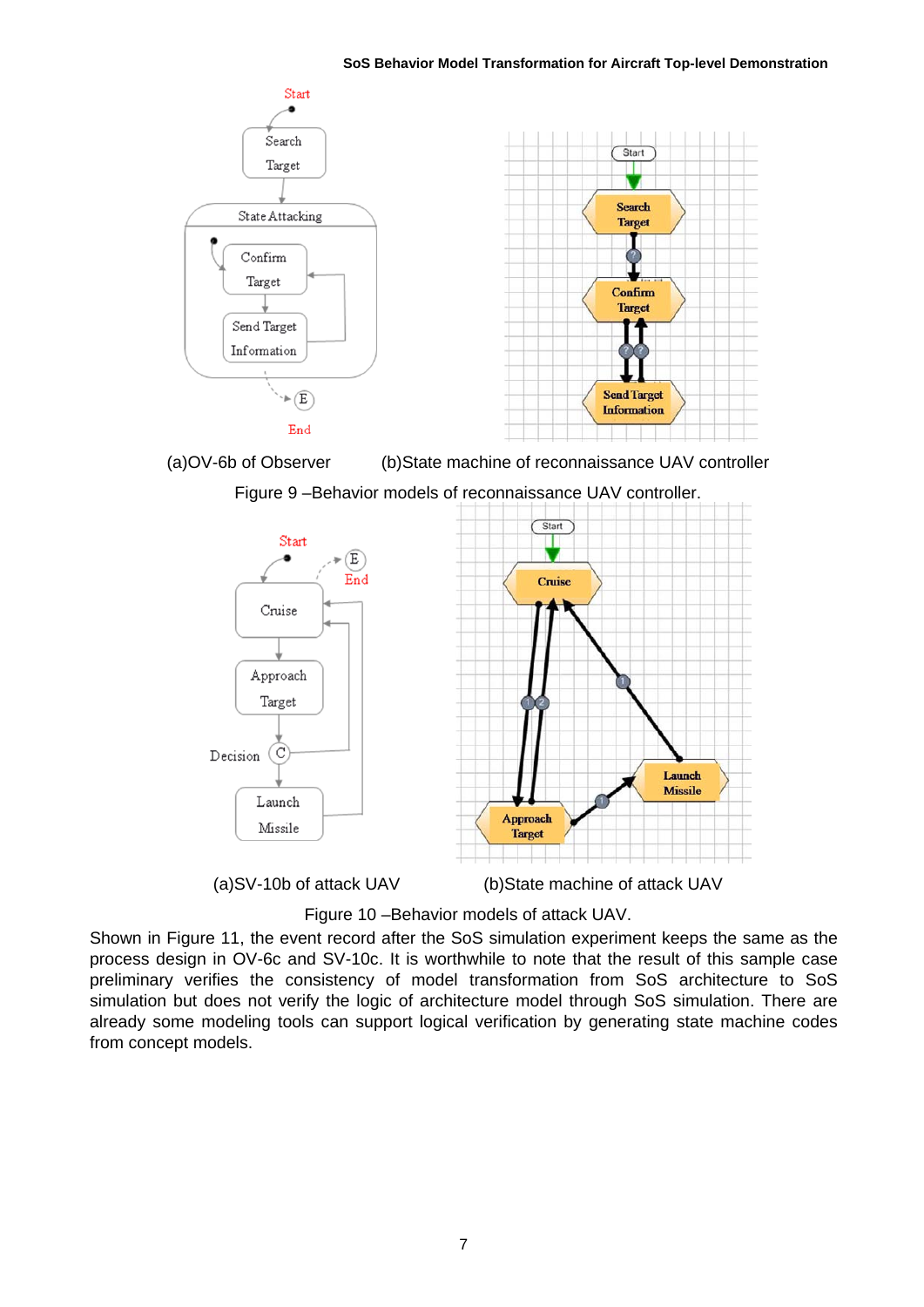| Text                                                                                                                                                      |  |
|-----------------------------------------------------------------------------------------------------------------------------------------------------------|--|
| Commander UAV-Reconnaissance Controller of type Foursome Leader sent command Target Information to subordinate UAV-Attack Controller of type Pair Leader, |  |
| Commander UAV-Attack Controller of type Pair Leader sent command Attack Surface Target to subordinate UAV-Attack of type Attack, Result: Success          |  |
| Commander UAV-Reconnaissance Controller of type Foursome Leader sent command Target Information to subordinate UAV-Attack Controller of type Pair Leader, |  |
| Commander UAV-Attack Controller of type Pair Leader sent command Attack Surface Target to subordinate UAV-Attack of type Attack, Result: Success          |  |
| Air Surface Missile created with ID 195                                                                                                                   |  |
| Attack UAV fired Air Surface Missile at Destrover A, 2 unit(s)                                                                                            |  |
| Air Surface Missile created with ID 192                                                                                                                   |  |

Figure 11 –Events record in SoS simulation.

### **5.** Conclusion

The proposed SoS behavior model transformation method can satisfy the requirement of the continuous virtual verification and validation in aircraft top-level demonstration. Because the purposes and granularities of the models for SoS architecture and mission simulation are quite different, it is difficult to achieve the model transformation ideally. SoS architecture models from different viewpoints and multiple granularity simulation models can be transformed basing on the unified meta-model for spatiotemporal verification and effectiveness evaluation. Only several limited architecture models such as Operational/ System Activity Sequences view models and Operational/ System State Transitions view models are selected to transform to scenario models and behavior models in mission simulation. If the meta-model definition covering the SoS architecture and mission simulation is completed, the fast automatic/ semi-automatic model transforming will come true with artificial intelligence (AI) technology.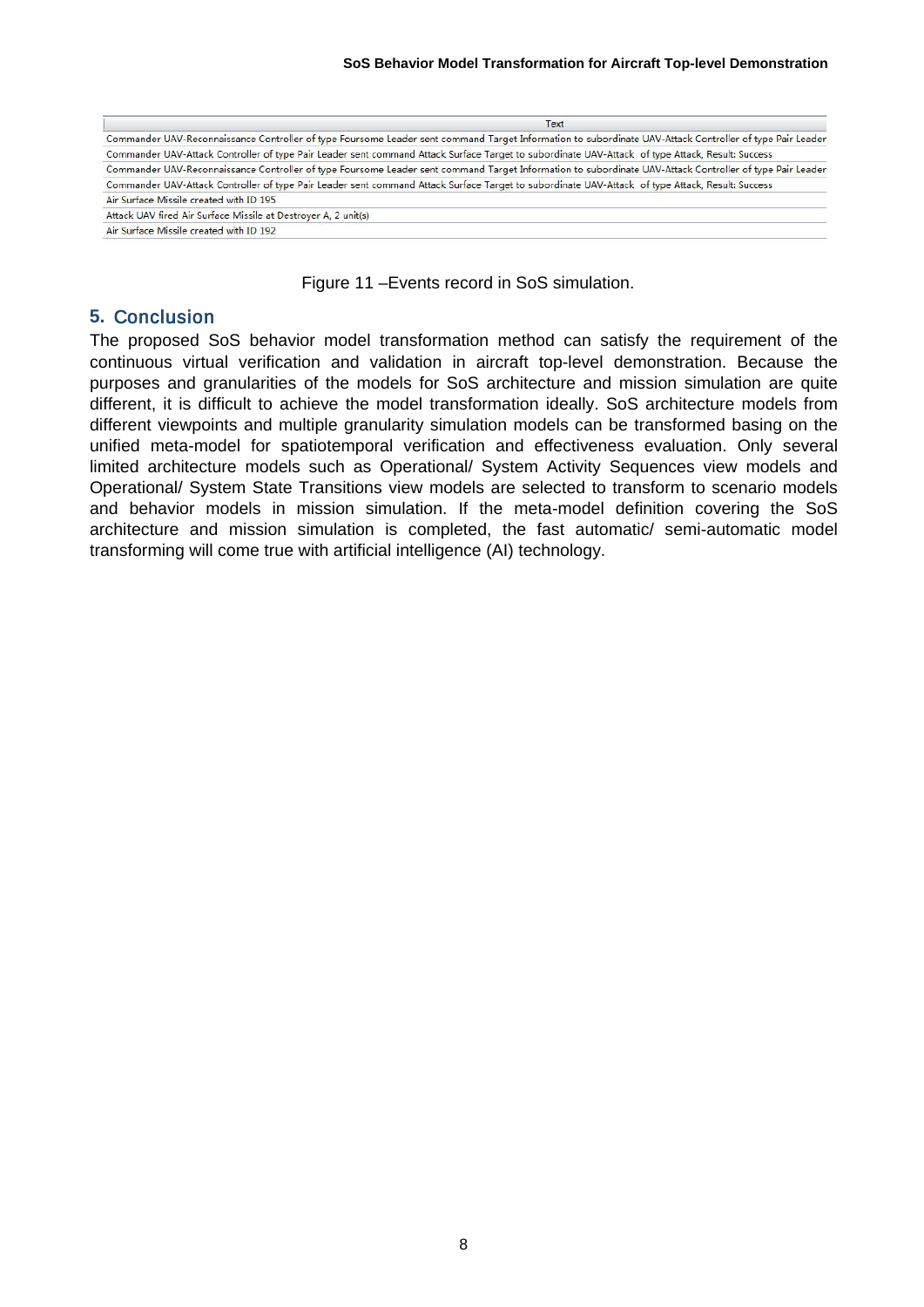## **6.** Contact Author EmailAddress

mailto: zangjing2006@163.com

### **7.** CopyrightStatement

Theauthorsconfirmthatthey,and/ortheircompanyororganization,holdcopyrightonalloftheoriginalmaterial includedinthispaper.Theauthorsalsoconfirmthattheyhaveobtainedpermission,fromthecopyrightholder of any third party material included in this paper, to publish it as part of their paper. The authors confirm that they give permission, or have obtained permission from the copyright holder of this paper, for the publication anddistributionofthispaperaspartoftheICASproceedingsorasindividualoff-printsfromtheproceedings.